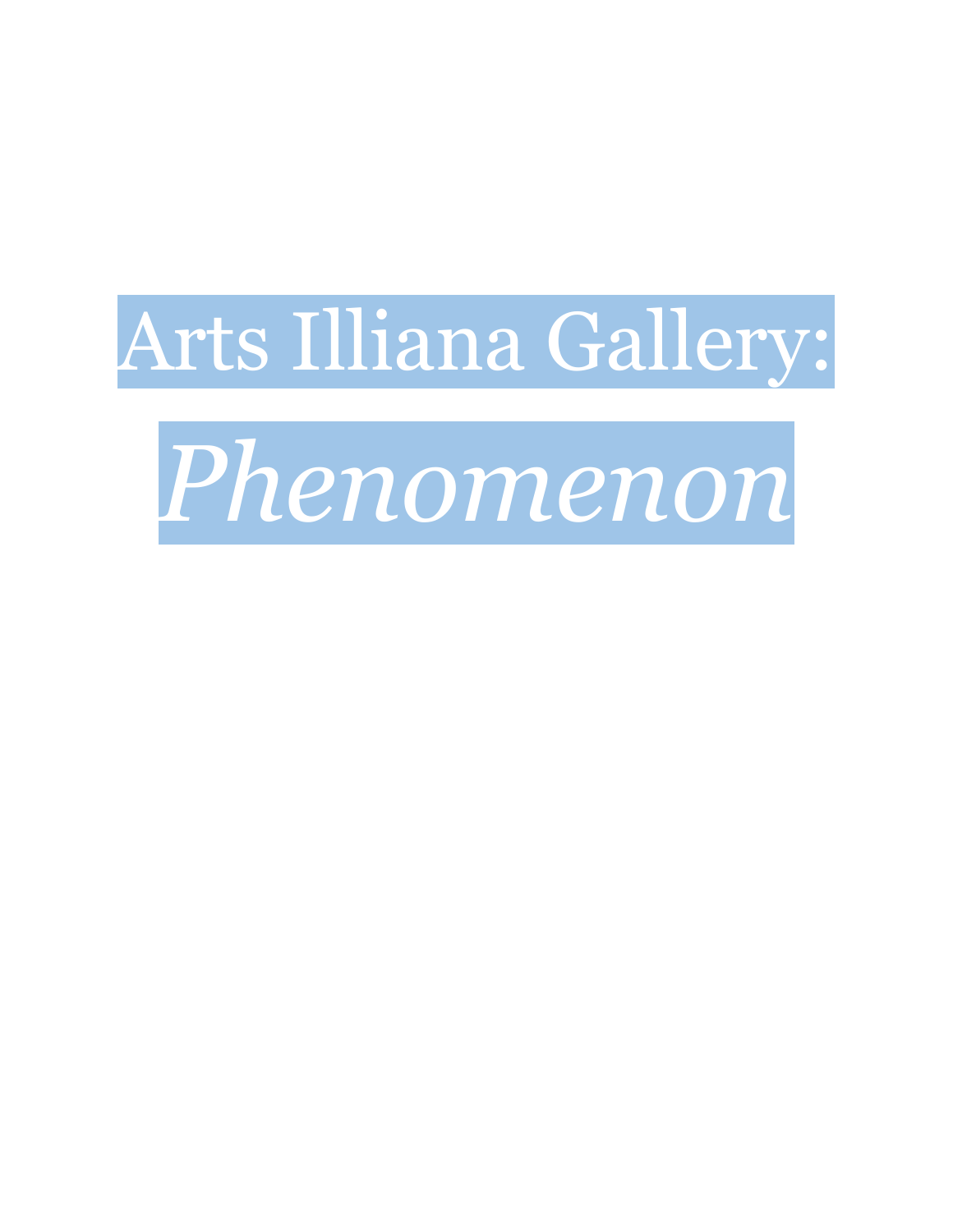Phenomenon a fact, occurrence, or circumstance observed or observable: to study the phenomena of nature.

Something that is impressive or extraordinary.

A remarkable or exceptional person; prodigy; wonder.

Philosophy.

An appearance or immediate object of awareness in experience.

Kantianism. a thing as it appears to and is constructed by the mind, as distinguished from a noumenon, or thing-in-itself.

https://www.dictionary.com/browse/phenomenon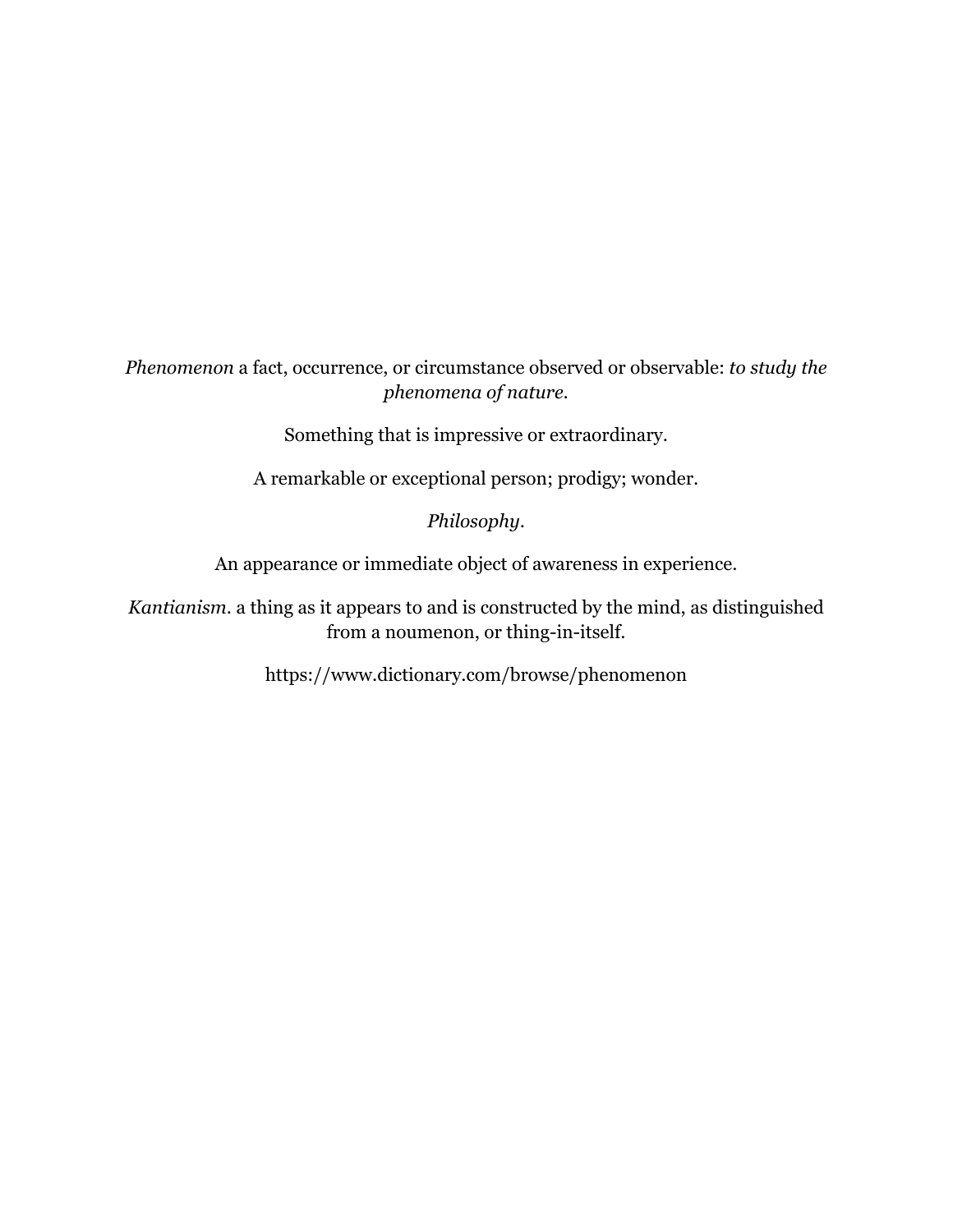Guest Curator Donna L. Meyer selected the following artworks because they all show a unique range of 2D works, 3D works, color palettes, materials and textures. All pieces have visually pleasing compositions and most importantly they conceptually portray the ideology of phenomenon. Key factors the exhibit epitomizes are the following:

> **Natural occurring forms** Prehistoric existence Religious, spiritual and ritual happenings **Abstraction Mystery Scientific anomalies Emotional intelligence Popular trends in society** Worldwide cultural issues The effects of color on behavior **Innovation of technology Conscious of the mind** Survival of the fitness in organism's **Supernatural occurrences Existence Time Evolution** Death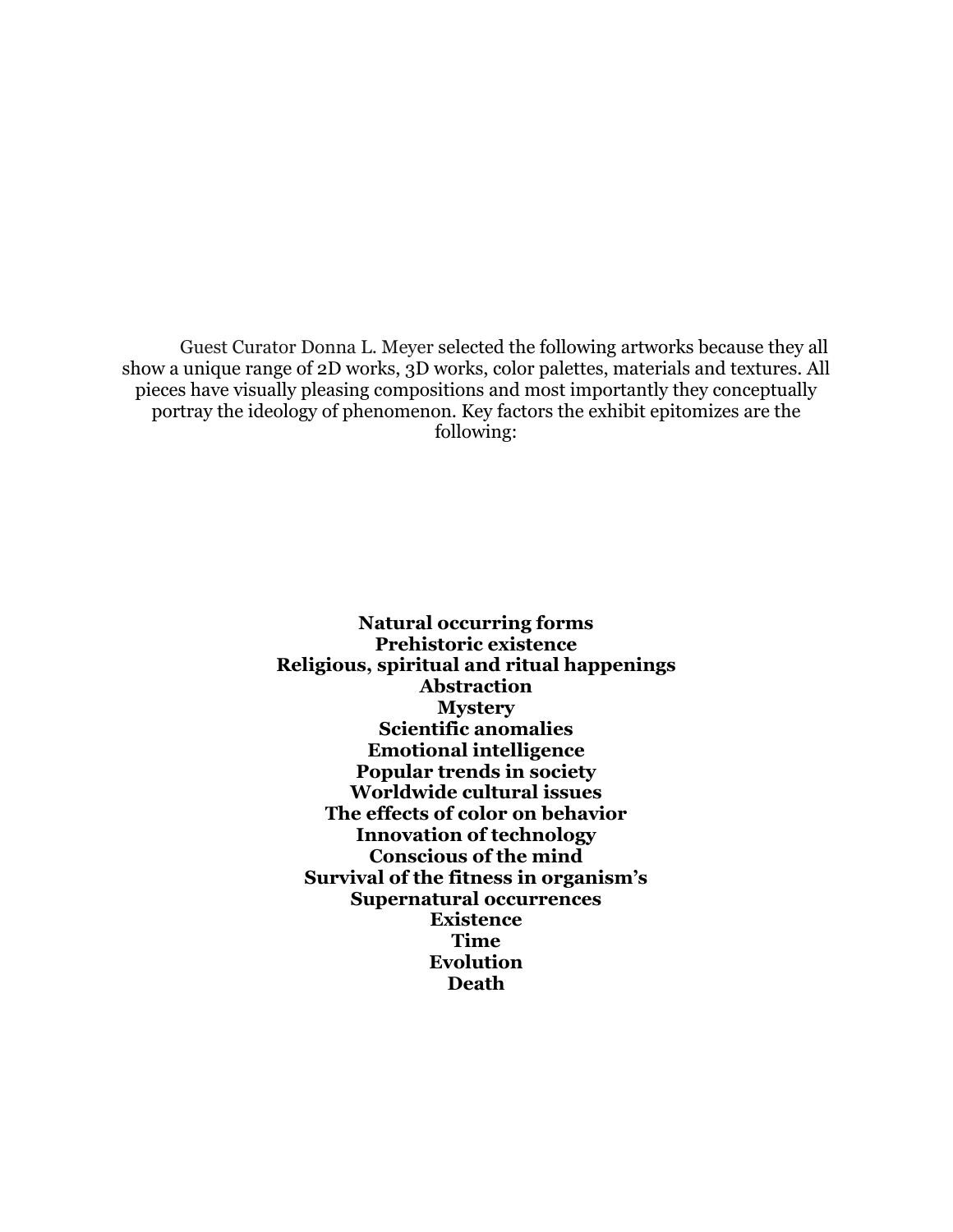# **Dorothy Bennett (IL)**



Elemental Women #2 Description: Four cast bronze figures representing the 4 elements. Dimensions/Running Time: 18inx18inX11in Material: Cast bronze Price: \$6000.00 Year: 2018

# Erin Blitz (IL)

**Rod Bradfield (IN)** 



Ecto-Platter Description: Fused glass platter Dimensions/Running Time: 15.75in x 8.5in Material: Glass Price: \$195.00 Year: 2022



# The Last Camp

Description: Acrylic and chrome marker on canvas with `waves' in slight relief or texture. Numerous layers of clear gel are used in creating the `lake'. Chrome marker is used on the `camping trailer'. Dimensions/Running Time:  $40x60$ Material: Acrylic, chrome marker, canvas, wood stretcher Price: \$1600.00 Year: 2020

#### **Pamela Burroughs (IN)**



#### Lagoon

Description: this is a collage of postcards, with gel pen doodles, punched out shapes, very old stick ons, with an old trading bird card Dimensions/Running Time: 11X8 Material: postcards, gel pens, glued on old decorative edge stickers, bird card Price: \$300.00 Year: 2021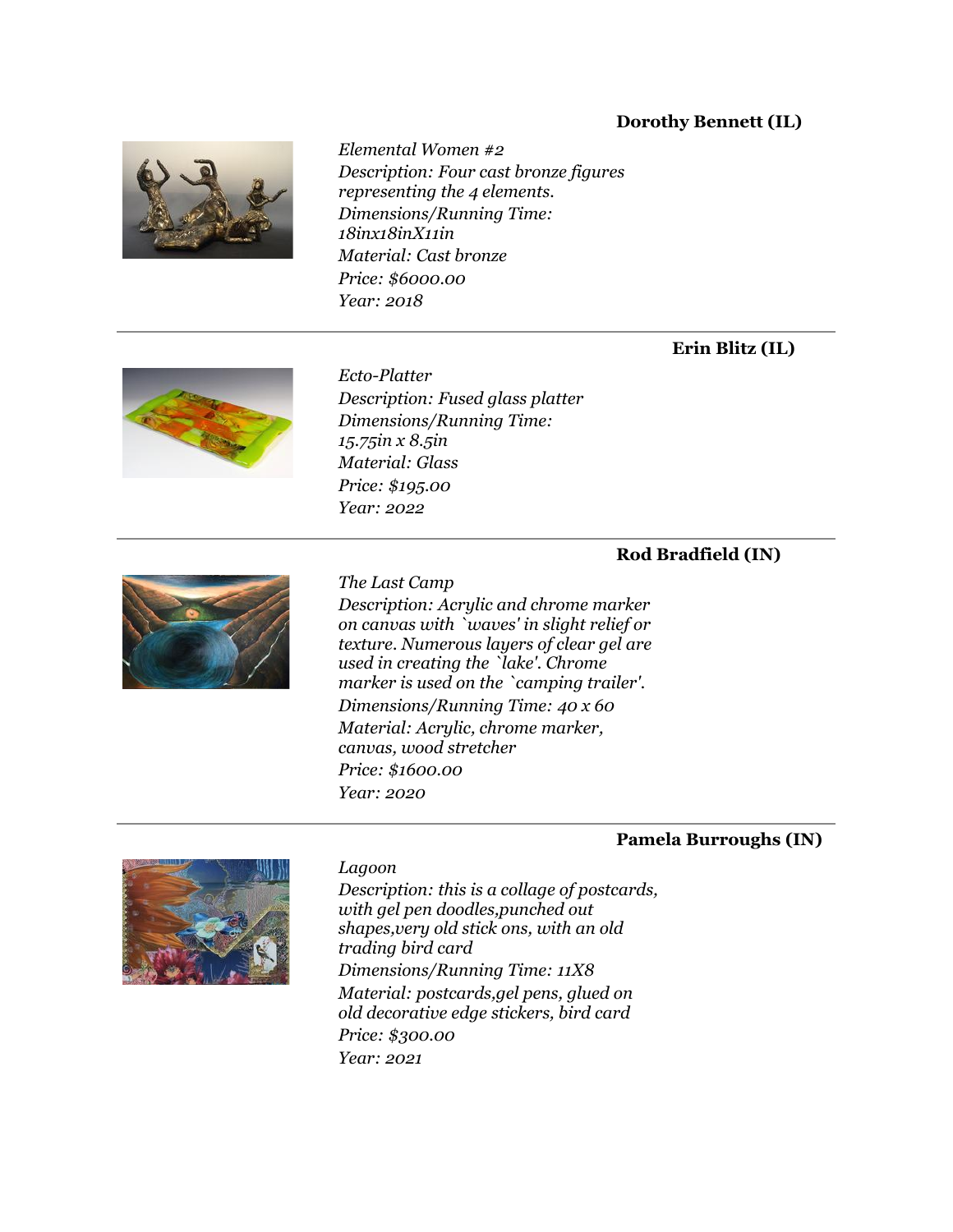# **Mary Byers (MI)**



# *FIREBALL*

*Description: Glazed ceramic wall hanging highlighted with permanent*  $artist pens$ *Dimensions/Running Time: 16 1/2 by 15*  $1/2$  *inches Material: stoneware clay, glaze, artist penV PUice: \$200 Year: 2022* 



# *POWER*

*Description: Sculpted glazed ceramic z*wall hanging highlighted with *permanent artist pens Dimensions/Running Time: 17 by 17 inches Material: stoneware clay, glaze, artist* pens *PUice: \$200.00 Year: 2022* 



# *ENIGMA*

*Description: Glazed ceramic wall hanging Dimensions/Running Time:* 15 *by 101/2 inches Material: Stoneware Clay, Glaze PUice: \$175.00 Year: 2022*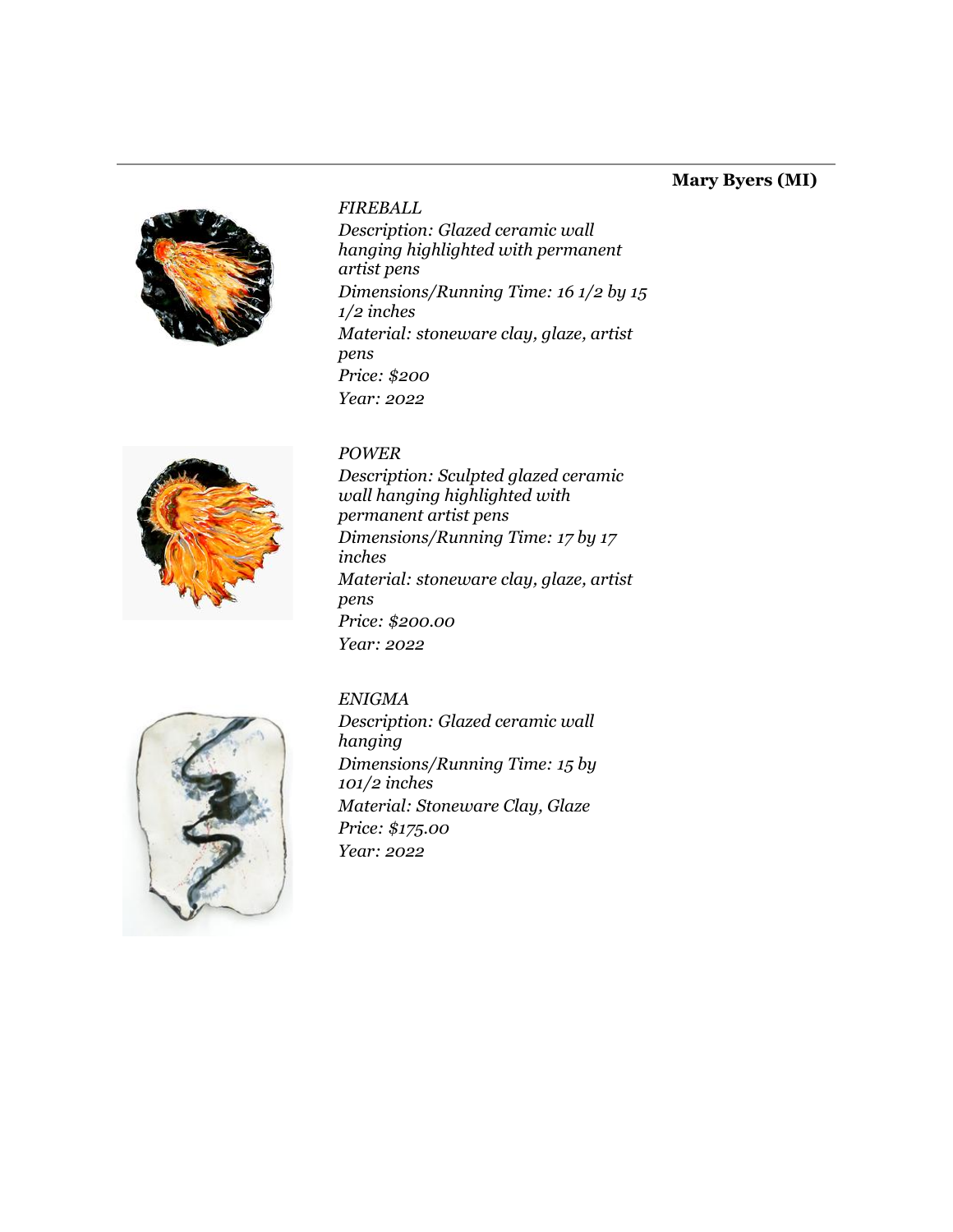## **Zann Carter (IN)**



*Mending The Ghostskin Description: Stitch Collage Cotton fabric,*  $vintage$  *hand-dyed remnants, hand-dyed*  $cotton$  *embroidery floss*, *appliqued*,  $stitched, embroidered.$ *Dimensions/Running Time: 8.5in X 11in PUice: \$135.00 Year: 2021* 



*Charm For Moments Of Equanimity Description: Small loom weaving Cotton <u>Zarp, wool weft with reclaimed sari silk</u> yarn & ribbon, kantha quilt remnants,*  $clay$  *face, woven, stitched, braided, tied Dimensions/Running Time: 3.75in x 7in PUice: \$85.00 Year: 2021* 



*Charm for Sun & Bluest Skies Description: Small loom weaving Cotton <u>uarp, reclaimed sari silk ribbon, kantha</u> guilt remnants, vintage plastic button,*  $\overline{w}$ *zoven, stitched, braided, tied Dimensions/Running Time: 3.5in X 7in PUice: \$85.00 Year: 2021*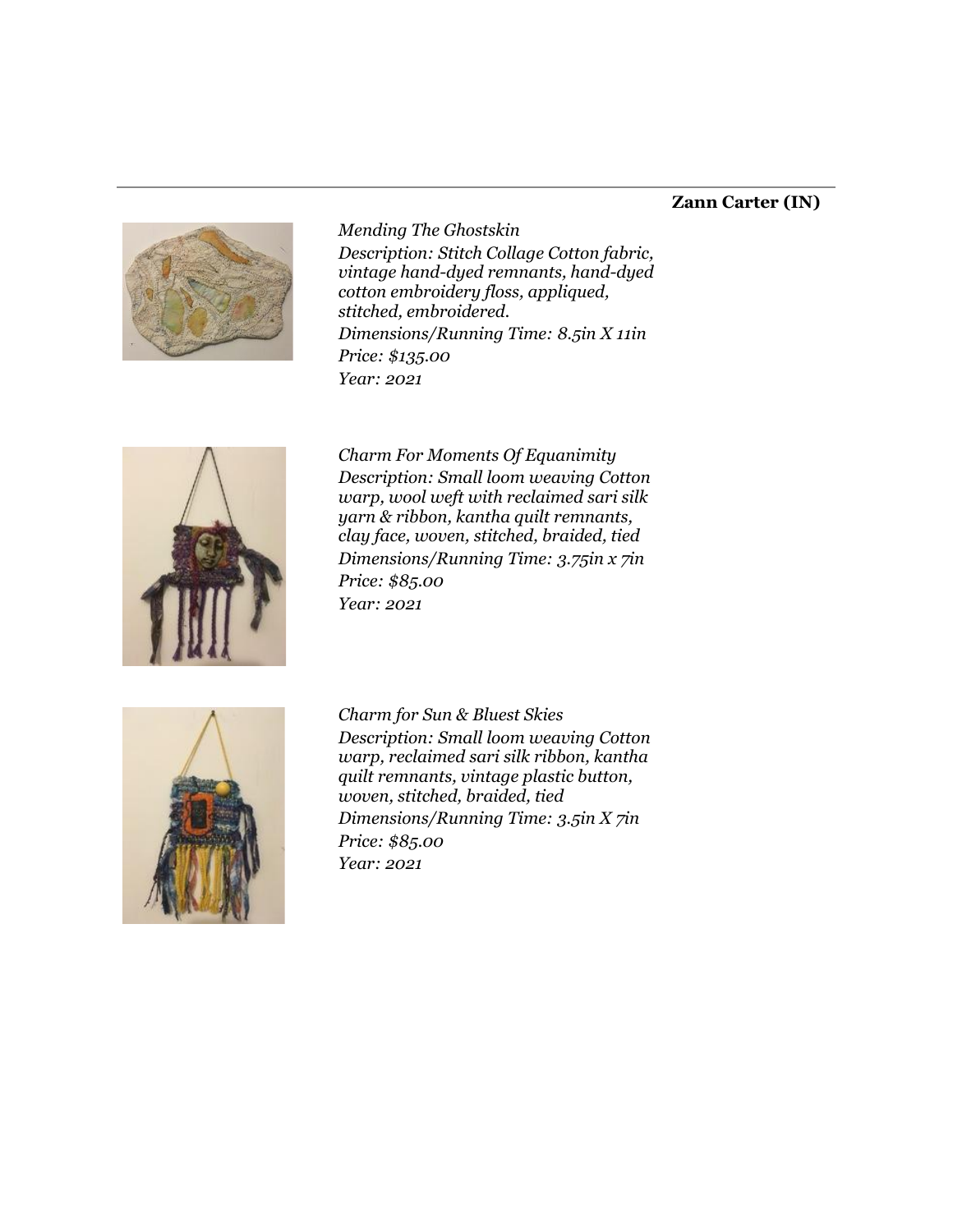## **Monica Coffelt (IN)**



*Nature's Wonder Description: drawing with chalk pastels Dimensions/Running Time: 22 by 21 1/2 Material: chalk pastels PUice: \$125.00 Year: 2022* 

#### **Cassandra Cook (IN)**



*Tic-Tac-Toe from Cassandra Cook on 3/14/2022 Description: digital black & white print on Matt paper Dimensions/Running Time: 8[11incheV Material: archival digital print PUice: \$100.00 Year: 2022* 



 $X$  *Marks the Spot from Cassandra Cook on 3/14/2022 Description: digital black & white print on Matt paper Dimensions/Running Time: 8[11incheV Material: archival digital print PUice: \$100.00 Year: 2022* 



*Party Line from Cassandra Cook on 3/14/2022 Description: digital black & white print on Matt paper Dimensions/Running Time: 8[11incheV Material: archival digital print PUice: \$100.00 Year: 2022*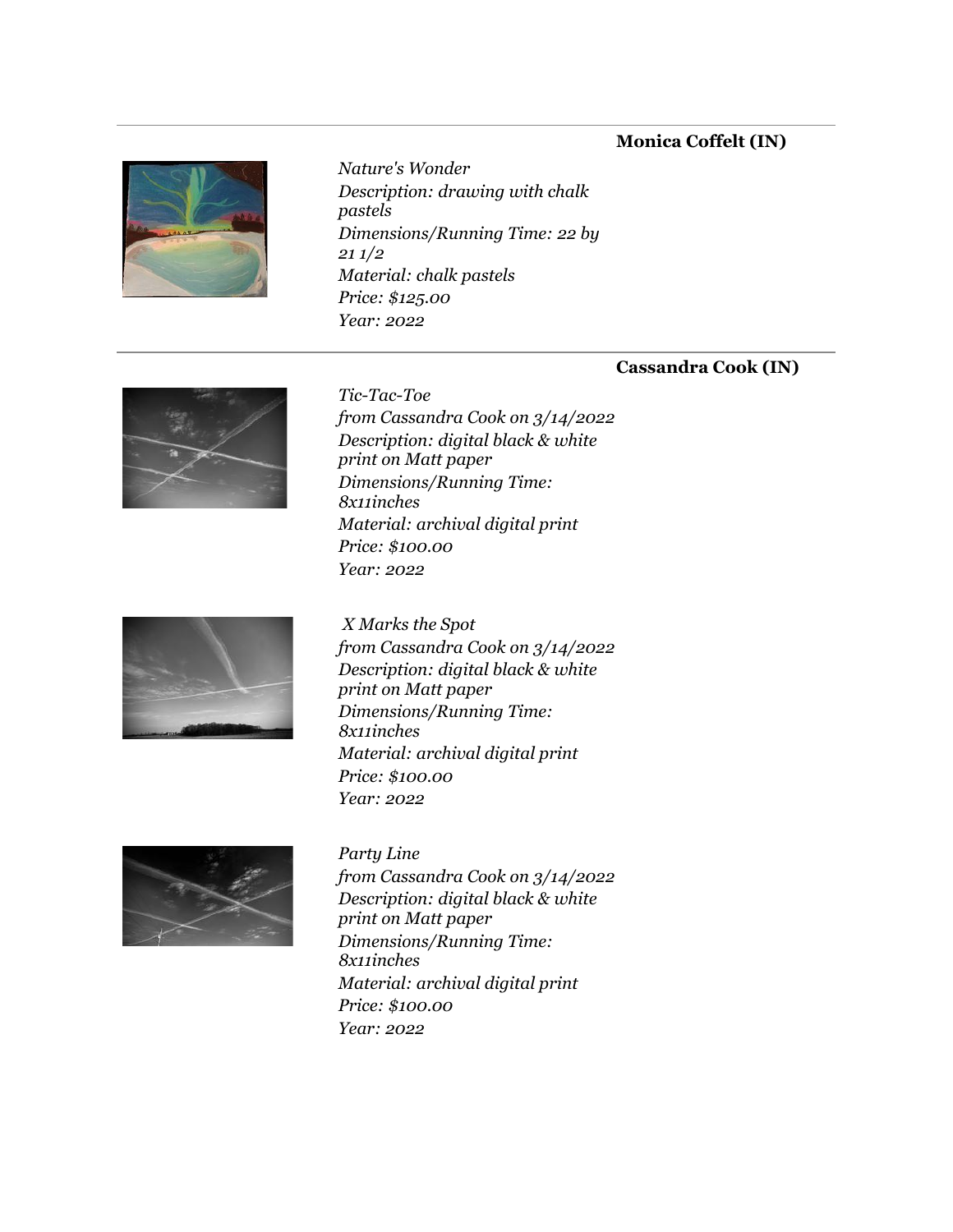#### **Ginger Davis (TX)**



# *TXUmoil*

*Description: Inkjet print of solar pinhole image* on *archival* paper. This photo is a *long exposure solar pinhole image made in a lensless coffee can by using expired light-sensitive photographic paper. The photographic paper is removed from the*  $pinhole$  *and scanned into Photoshop. The image is inverted to a positive image in Photoshop and printed on an inkjet printer. Dimensions/Running Time: 24in x 20in framed Material: Framed inkjet print of solar pinhole image on archival paper PUice: \$250.00 Year:* 2021



#### *Fusion*

*Description: Inkjet print of solar pinhole image* on *archival* paper. This photo is a *long exposure solar pinhole image made in a lensless coffee can by using expired light-sensitive photographic paper. The photographic paper is removed from the*  $pinhole$  *and scanned into Photoshop. The image is inverted to a positive image in Photoshop and printed on an inkjet printer.* 

*Dimensions/Running Time: 24in x 20in framed* 

*Material: Framed inkjet print of solar pinhole image* on *archival paper PUice: \$250.00 Year:* 2021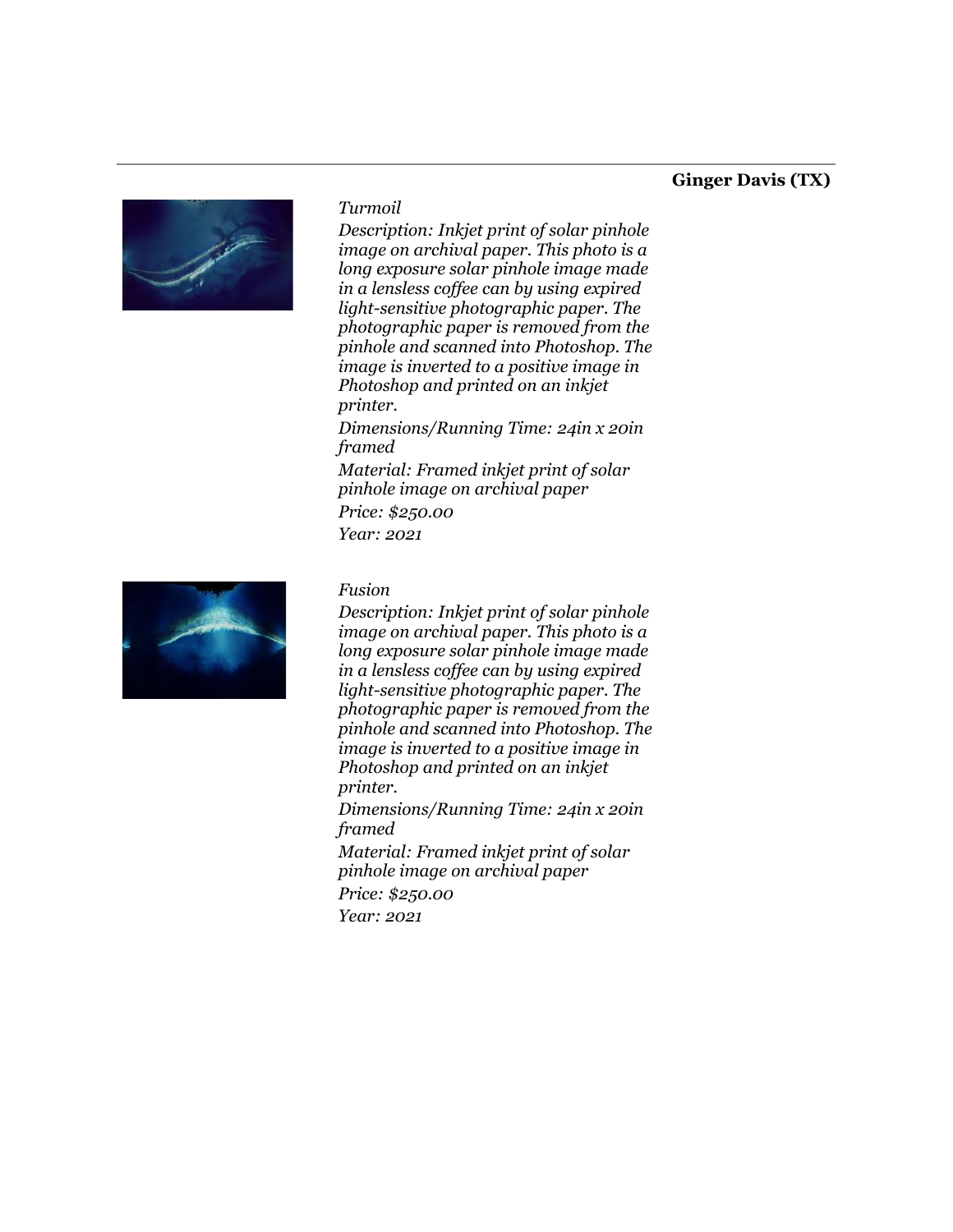# David Erickson (IN)



Biomorphism Description: collage Dimensions/Running Time: 13 3/4  $in x 16 in$ Material: tile grout, fabric, cut paper, shellac Price: \$135.00 Year: 2022



Dropped Cryptoscript Stich Description: 3D collage Dimensions/Running Time:  $24$ in W x  $48$ in L x 1  $3/4$  in D Material: fabric, mat scraps, cut paper, acrylic paint Price: \$285.00 Year: 2022

# **Carol Estes (IN)**



She Rose! (Apparition of Flame) Description: mixed media with original poem Dimensions/Running Time: 21 x 30 inches and poem is  $8x10$ Material: Distressed panel/photo with burned edges, floating photo hung with tree bark and old chain. Price: \$400.00 Year: 2022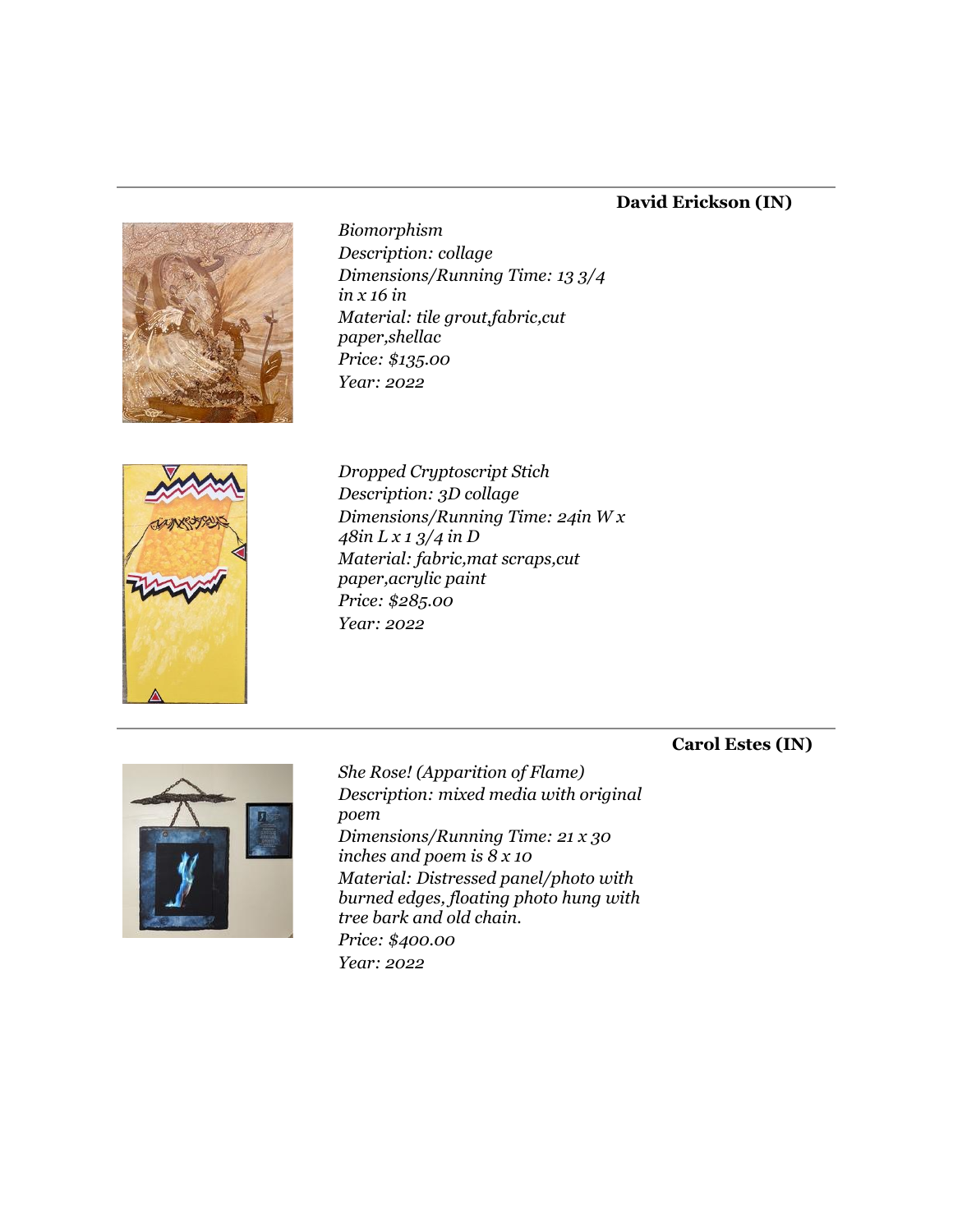

Leave No Footprint! (We'll leave the light on for you!) Description: mixed media Dimensions/Running Time:  $11 \times 17$  inches Material: Photographs mounted on tree bark Price: \$145.00 Year: 2022

# **Mark Flinn (IN)**



Edmontosaurus regalis, Life-Size. Late Cretaceous Period. Description: Charcoal on paper. Dimensions/Running Time: 61in x 43in Material: Paper Price: \$11,430.00 Year: 2021

# **Grace Fulford (IN)**



Southbound Migration Description: 35mm color film photo Dimensions/Running Time: 7inx5in Material: Film Photo Print Price: \$75.00 Year: 2022

Shayla Fish (IN)



The Awakening Description: Digital collage with grunge acetate layered in ornate frame Dimensions/Running Time: 9x12 inches Material: Archival inkjet print and acetate Price: \$150.00 Year: 2022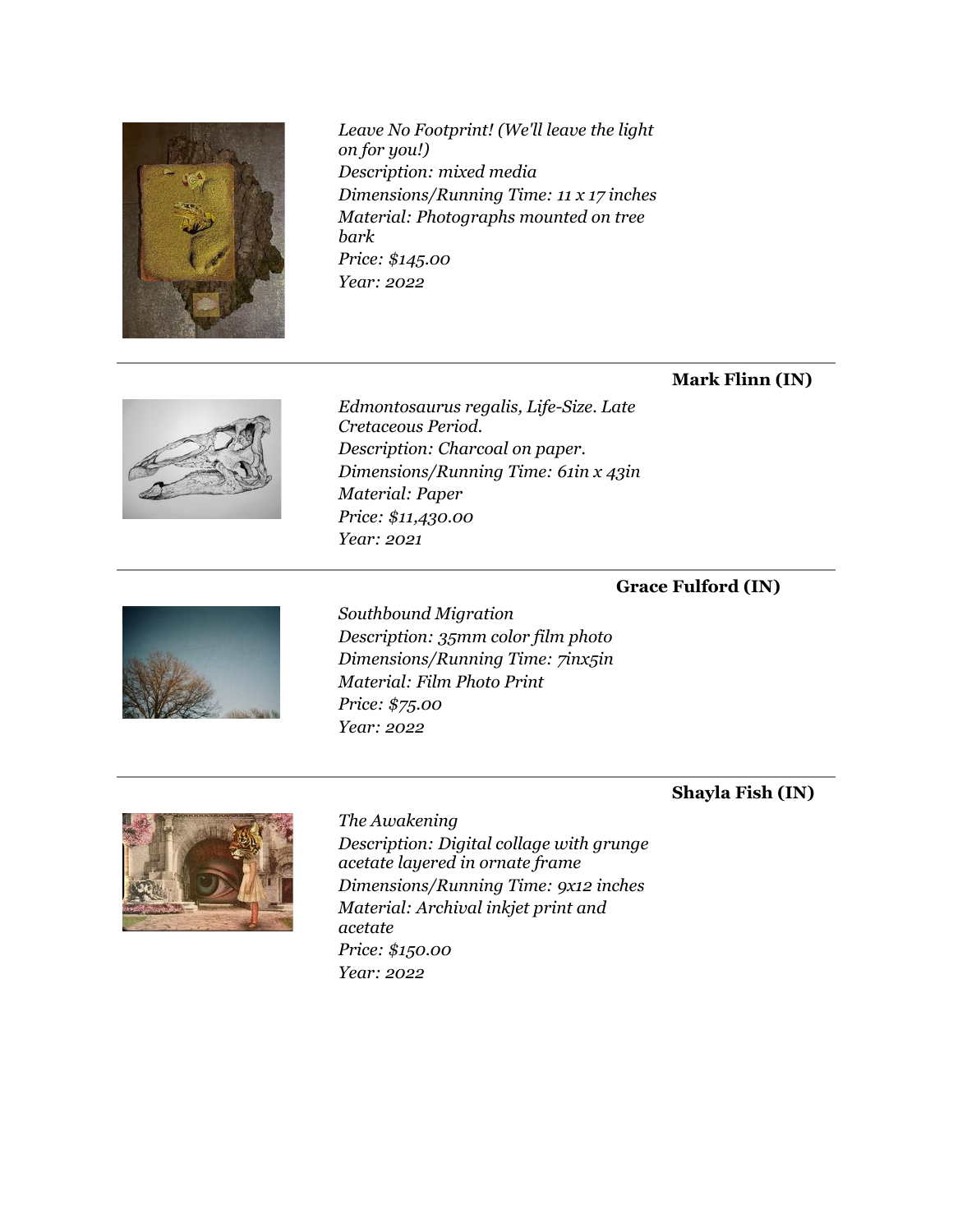# **Neil Garrison (IN)**



Storm Clouds Circle the Valley Description: Storm Clouds Circle the Valley - combines minimalist clouds that interact with one another to become a traveling storm of color. The viewer is positioned high above the plains to witness the interaction of color and clean river transformation. Dimensions/Running Time: 48in x 48in Material: Acrylic on canvas Price: \$1,200.00 Year: 2019



Refuge Among the Lilies Description: I wanted to create an image that shows one of our resident turtles using inventive methods to camouflage itself in its natural environment. Dimensions/Running Time: 30in x 30in Material: Acrylic on Canvas Price: \$900.00 Year: 2021

# **Cathleen Hogan (IN)**



**Burst** 

Description: Dye Sublimation Print of Digital Photograph on DiBond Dimensions/Running Time: 36in x 33in Material: Dye Sublimation Print of Digital Photograph on DiBond substrate Price: \$795.23  $Year: 2022$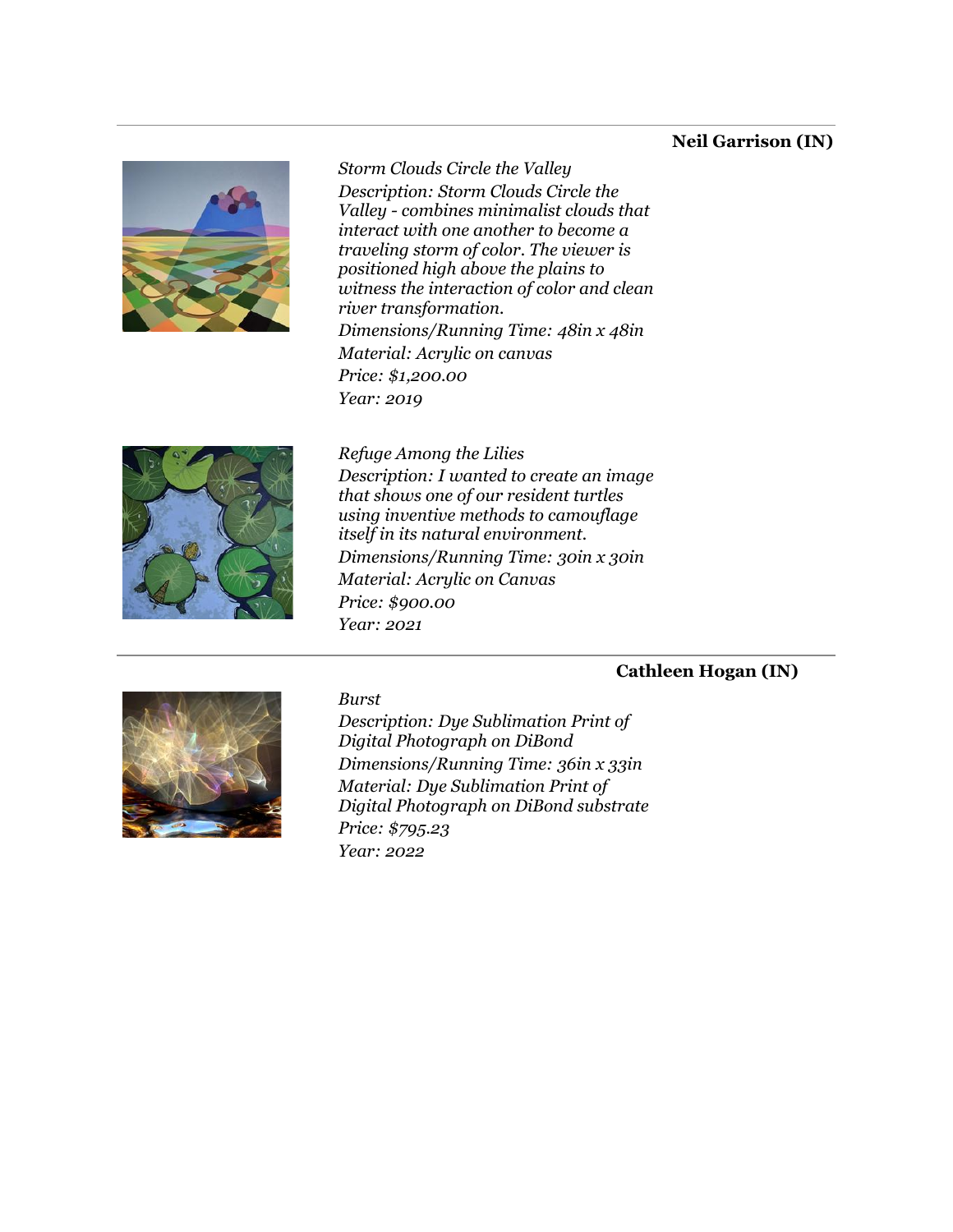# **Cathie Laska (IN)**



Where's Aldo? Description: digital photograph, inkjet on canvas Dimensions/Running Time: 16in by 20in Material: photograph on canvas Price: \$150.00 Year: 2018

# **Travis Martin (IN)**



The Missing Link (An Alternate Creation Story) Description: Painting Dimensions/Running Time: 11x14 Inches Material: Oil Paint Price: \$5000.00 Year: 2019



Magma Meditation Description: The abstraction photographic technique on this volcano eruption involves manually blurring the digital image and then twirling it around its center. That version is copied and then the pixels are twirled in the opposite direction. The two versions are blended together and mirrored to create symmetry of lava, smoke, crater and sky. Dimensions/Running Time: 20 x 20 Material: Photographic giclee on canvas Price: \$495.00 Year: 2022

# Louisa Murzyn (IN)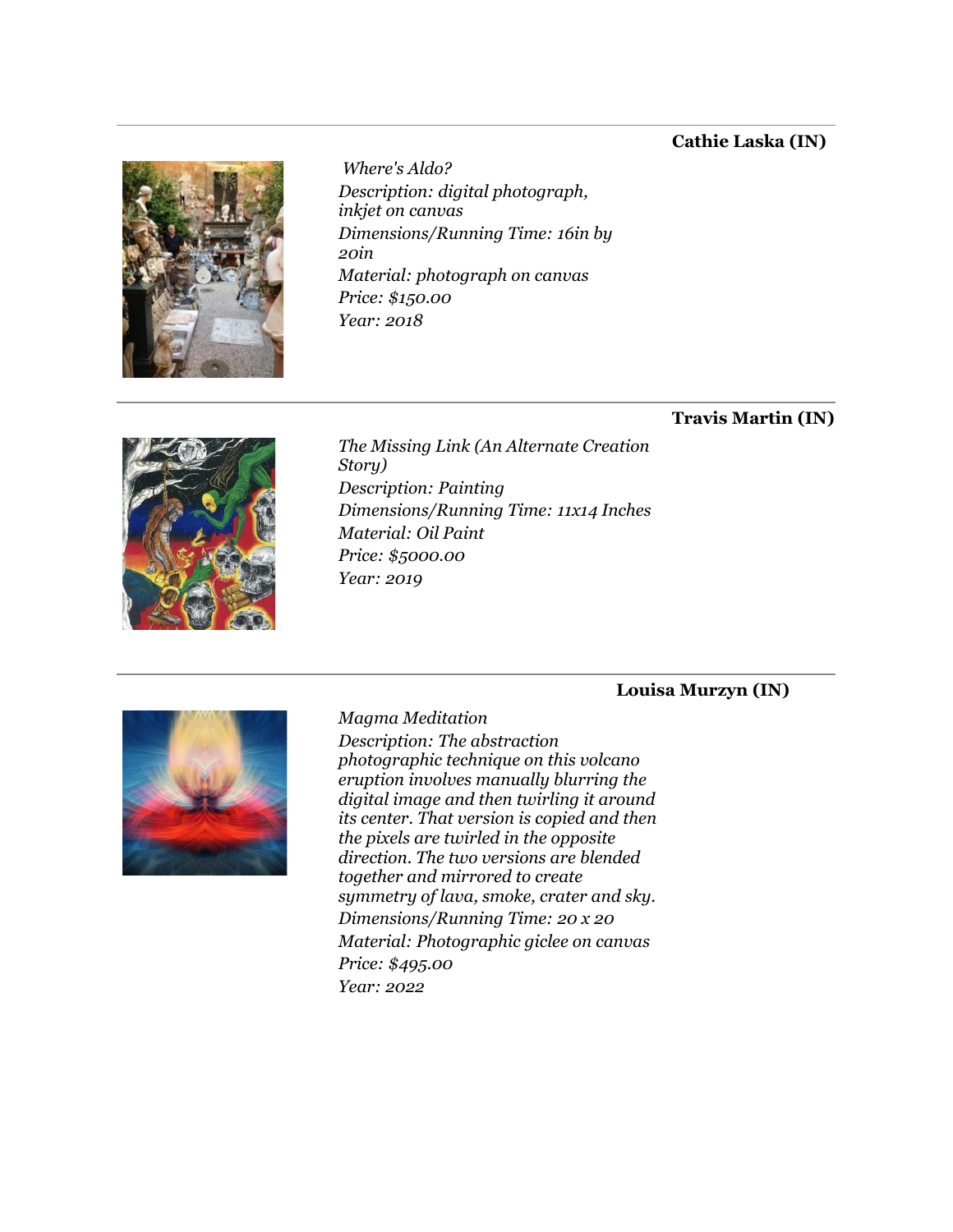

Grandmas Who Love Elvis Description: Photojournalism shot taken at social phenomenon Elvis Presley's Graceland. Who doesn't have a gramma that loves Elvis? Dimensions/Running Time: 10 x 14 Material: Archival pigment print on fine art paper Price: \$195.00 Year: 2022

# Sister Jody O'Neil (IN)



**DREAMS** Description: ACRYLIC ON **CANVAS** Dimensions/Running Time: 24 IN X48 IN Price: \$350.00 Year: 2018

# **George Pfister (IN)**



# **Beholder**

Description: Free hanging multimedia: Poem overlay on digital photo, printed on poster paper and attached to grocery sack paper. Rain soaked and sun dried over grassy knoll, cropped with torn edges and natural grass border, attached to tree branch armature. Suspended from ceiling by fishing line. 'A weed is not a weed until you weed it, before then it might, in another one's sight, it might be called a flower' Dimensions/Running Time: 40 inches wide, 20 inches tall, 6 inches depth. Material: Inkiet print, grocery sack, Maple tree branch, grass Price: \$75.00 Year: 2020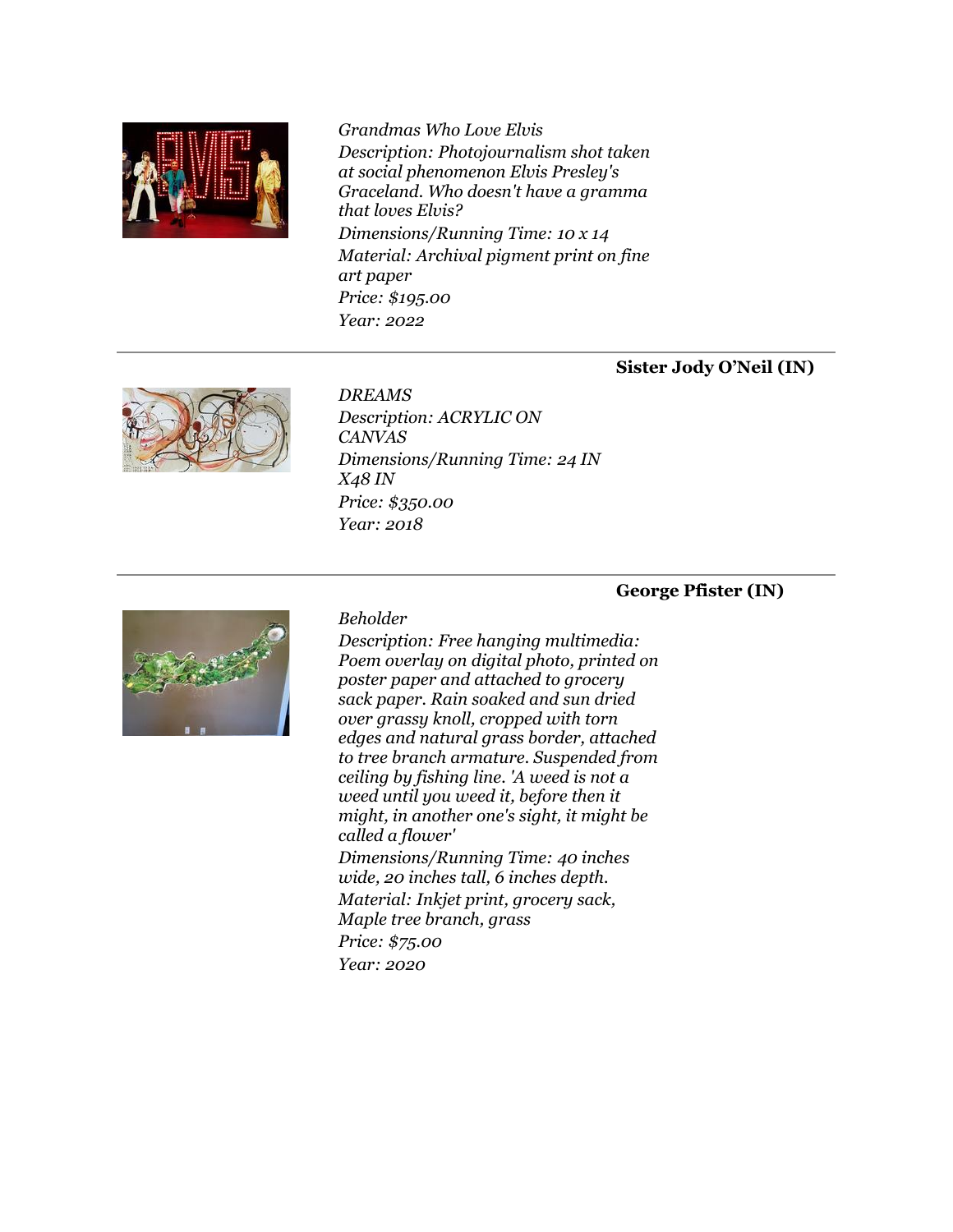

Serendipitree 2

Description: Multi media sculpture with photograph presentation on urban sourced refuse fence line tree sapling. River rock ballast over steel base. Dimensions/Running Time: 10 ft tall, 4 ft wide, 3 ft depth. Photo 32by Material: Inkjet printed digital photograph on paper affixed to plywood and presented on tree sapling. Price: \$200.00 Year: 2022



# Flowerful 3

Description: Metal sculpture with photograph overlay. Shaped metal (found objects) cut to size of attached photo enlargements. Individual shapes attached to steel armature. Hangs off of standard gallery photo rail or provided wall bracket. Dimensions/Running Time: 36 inches by 36 inches. Material: Inkjet printed digital photograph on paper affixed to shaped metal sculpture. Price: \$300.00 Year: 2022

# **Austin Roberts (IN)**



The Phantasms: The Inner Horizon Description: Digital illustration of the personification of the center of a black hole Dimensions/Running Time: 14x20 Material: Digital Illustration on Canvas Price: \$200.00 Year: 2021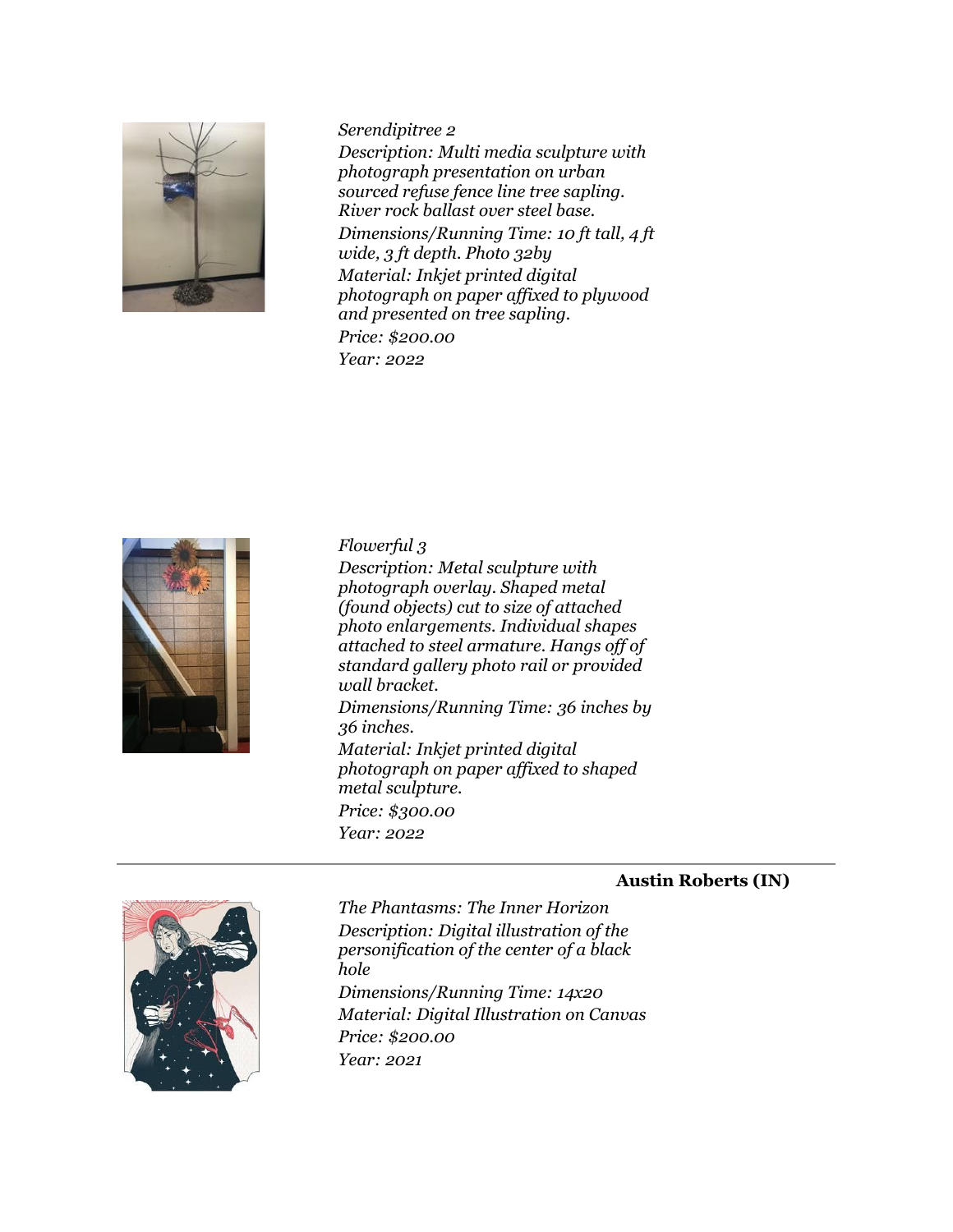

*The Phantasms: The Sun Description: Digital illustration of the*  $personification$  *of the sun Dimensions/Running Time: 14x20 Material: Digital Illustration on Canvas PUice: \$200.00 Year: 2021* 



*The Phantasms: The Keeper Description: Digital illustration of the personification of a harborer of the future Dimensions/Running Time: 14x20 Material: Digital Illustration on Canvas PUice: \$200.00 Year: 2021* 



*The Phantasms: The Damaged Entity Description: Digital illustration of the personification of change and healing Dimensions/Running Time: 14x20 Material: Digital Illustration on Canvas PUice: \$200.00 Year:* 2021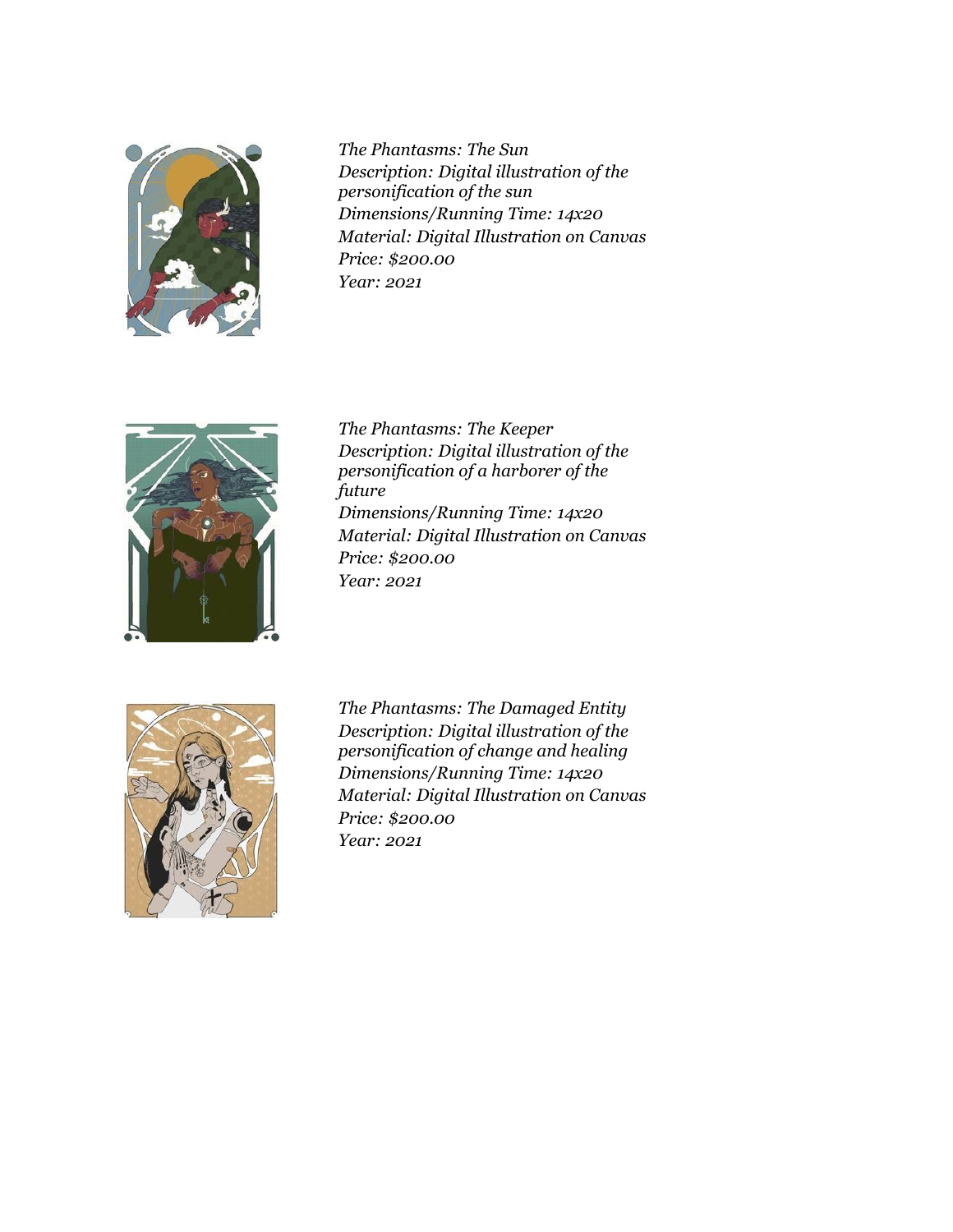

The Phantasms: The Kingslayer Description: Digital illustration of the personification of a liar and manipulation Dimensions/Running Time: 14x20 Material: Digital Illustration on Canvas Price: \$200.00 Year: 2021

# **Chloe Simma-Martin (IN)**



Front Page Sky Description: Dots-Linocut Dimensions/Running Time: 10in x 17.75in Material: Linocut Price: \$100.00 Year: 2022

# **Amber Slaughterbeck (IN)**



**Blue Love Dart** Description: Custom Framed Metallic Photo Tile Dimensions/Running Time: 9.75inx9.75in Material: Repurposed 1800s schoolhouse chalkboard frame on foam metallic photo tile Price: \$175.00 Year: 2022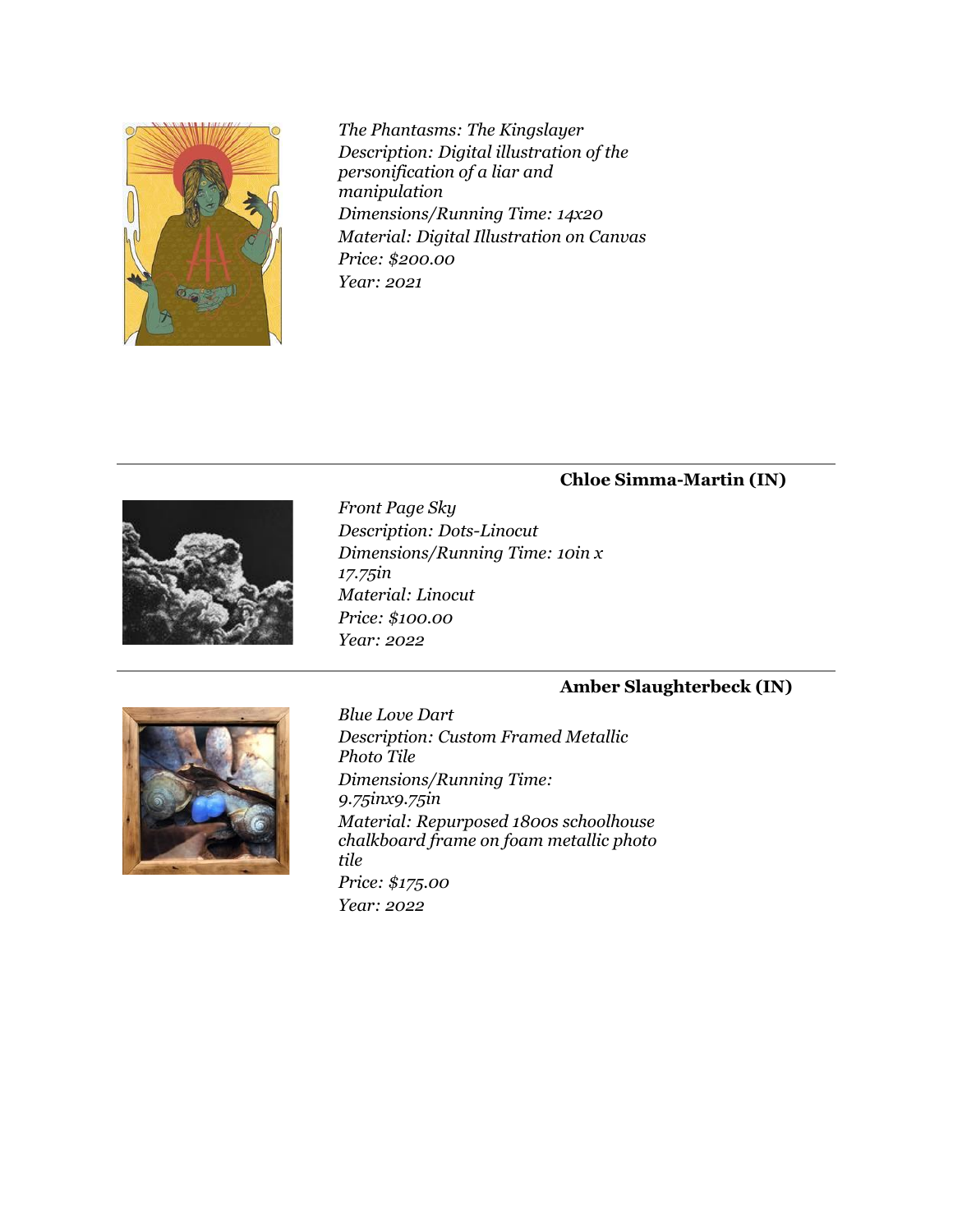#### **Christina Slayton (IN)**



 $A$  *Moment Of Stillness Description: Oil on canvas Dimensions/Running Time:*  $12 \times 16$ *Material: Oil paint PUice: \$475.00 Year: 2022* 

# **Michael Tingley (IN)**



*Machine For Reading Books*  $Description: Aluminum, steel, plastic,$ *LED lights, circuit boards, tubing, electric*  $motor, fan,$ *Dimensions/Running Time: 57 inches x <i>27**inches*  $x$  *18**inches Material: Mixed media with electronics PUice: \$750.00 Year: 2021* 



*For Reference Only Description: Found backlit image, crow*  $Kull$ , *doll* eyes, slides, *Chinese menu*,  $labels, ink, enamel.$ *Dimensions/Running Time: 32 inches x*  $16$  *inches*  $x$   $\overline{5}$  *inches Material: Mixed media with crow skull PUice: \$450.00 Year: 2022*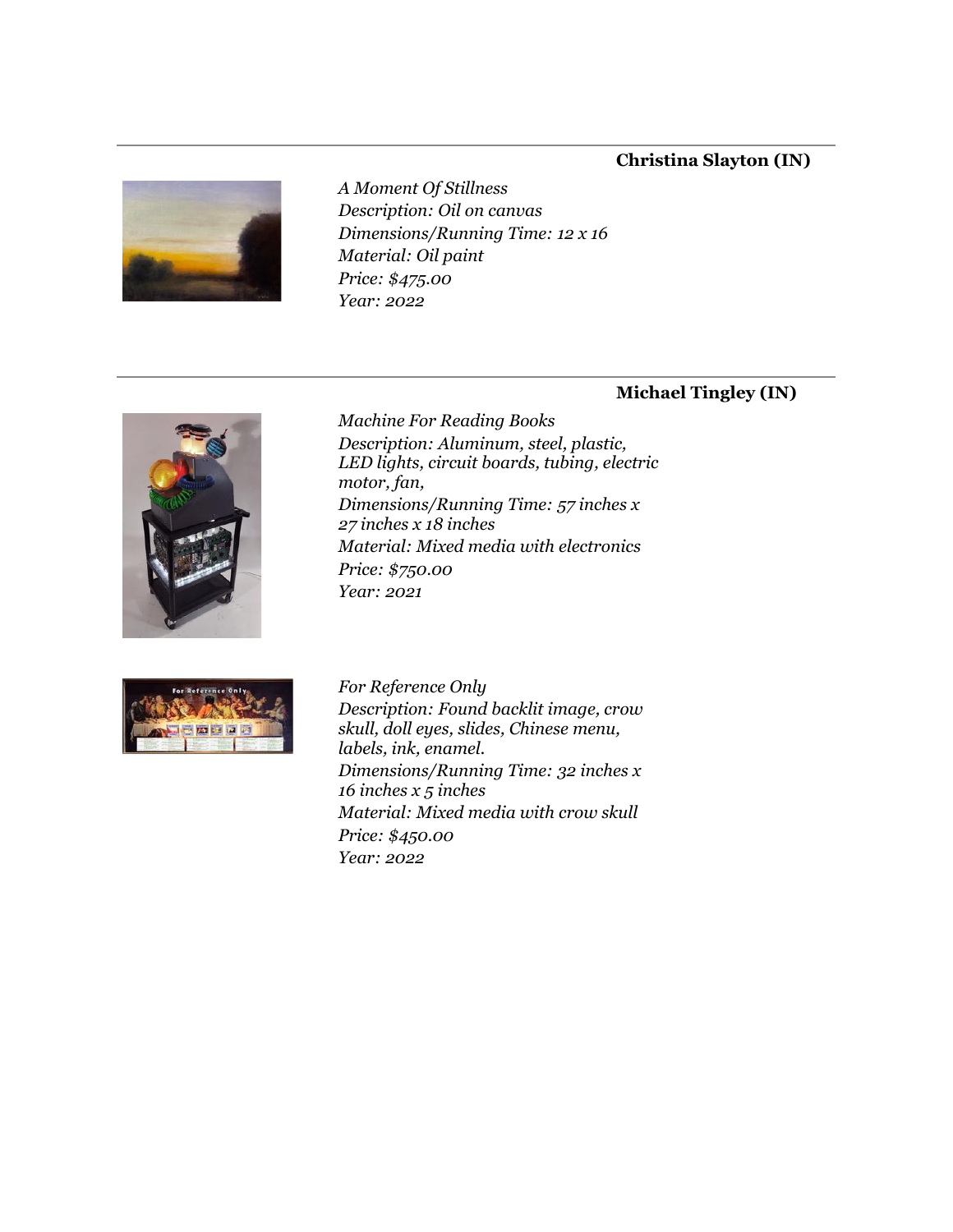#### **Jennefer Weeks (IN)**



A Fairy Wonderland Description: Sculpted with model magic, paper, and tape painted with acrylic Dimensions/Running Time:  $7$ in x  $7$ in x 8in Material: Air dry clay, fake moss, acrylic paint Price: \$375.00 Year: 2022

# **Hope Wible (IN)**



#### **Bloom**

Description: A depiction of a fairy that caters to the flowers around them. Dimensions/Running Time:  $10? \times 10?$ Material: Digital drawing on glossy coated paper Price: \$200.00 Year: 2022

# **Matthew Worthington (IN)**



#### Pirate Captains Chair

Description: Hand hewn logs with carved scenes from the golden age of piracy! The chair seat has opposed flaming skulls with a ships anchor and rope above them. The chair back has a sailing ship on the high seas, with a nautical pirate compass above. There are sailing ships rigging on each side and fishing net accents at the top. The legs have dockside roping wound around the base Dimensions/Running Time: 30?x30?x40? Material: Basswoods Price: \$750.00 Year: 2022